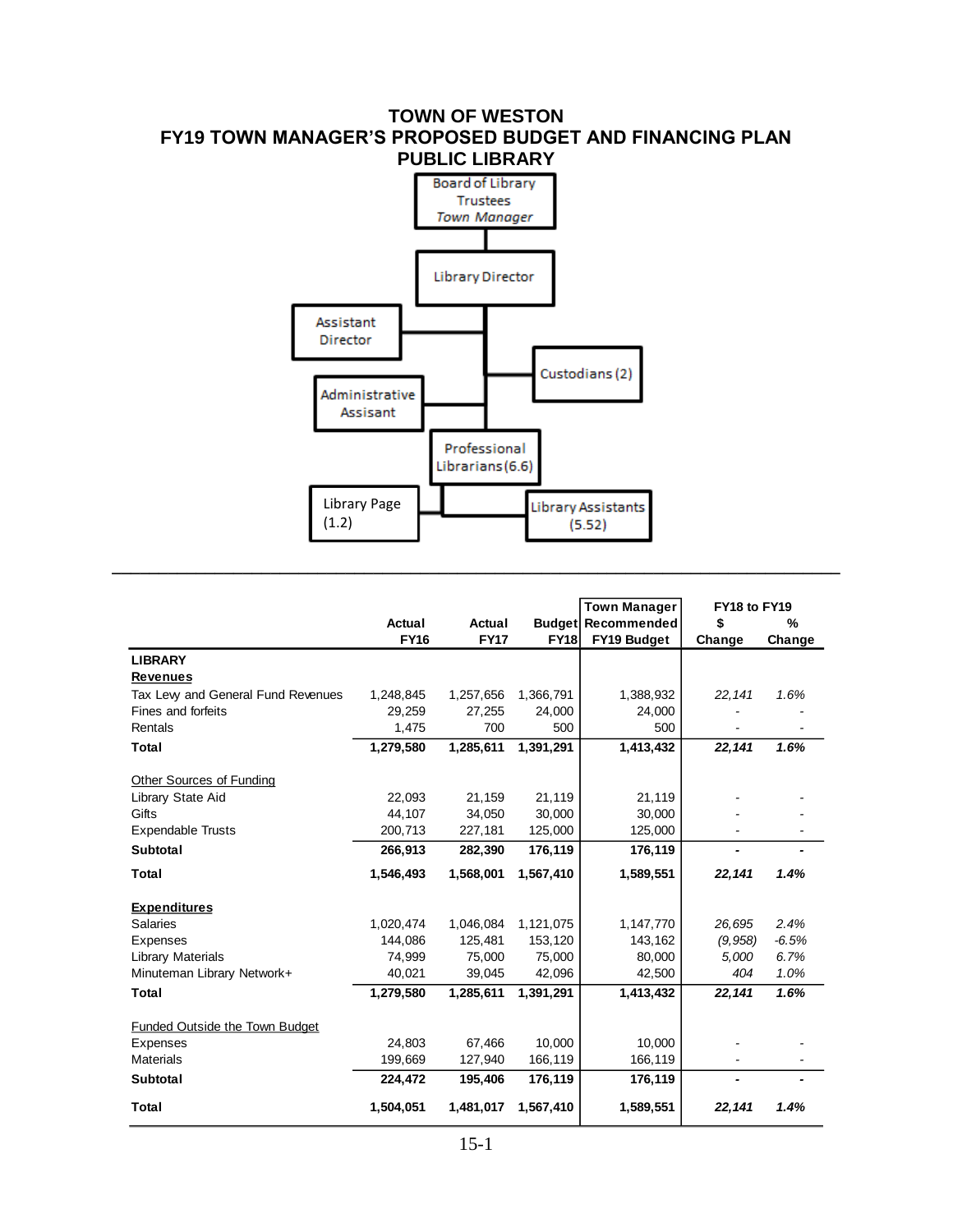## **Town of Weston FY19 Town Manager's Proposed Budget**

## **PUBLIC LIBRARY**

#### **Description of Services**

The mission of the Weston Public Library is to provide materials, resources and programs for lifelong learning and enjoyment. The Library serves the entire community by making available collections on a broad array of subjects of interest to its patrons. It is a forum for the community, providing a welcoming and well-maintained facility for meetings, informal gatherings, lectures and other cultural events (Mission Statement reaffirmed September 10, 2012).

The Library has two requirements it must meet to maintain its State accreditation:

- 1. The municipal appropriations for the Library budget must increase by 2.5 percent over the average of the budget for the prior three years; and
- 2. 16 percent of the budget must be expended on materials (i.e., books, periodicals, databases). The funds for materials can come from any source. For the Weston Library, expenditures for materials need to equal approximately \$228,063. Approximately \$148,063 of this amount comes from Trust funds, with the remaining amount coming from the Town's appropriation.

#### **FY19 Departmental Goals**

- 1. Consider implementation of One Point of Service
- 2. Continue to develop plan for Weston Arts & Innovation Center while construction takes place
- 3. Complete new Long Range Plan

|                                     | <b>FY16</b>   | <b>FY17</b>    | <b>FY18</b>                            | <b>FY19</b>                 |
|-------------------------------------|---------------|----------------|----------------------------------------|-----------------------------|
| <b>Staffing Levels</b>              | <b>Funded</b> | <b>Funded</b>  | <b>Funded</b><br>4<br>2.6<br>4.52<br>2 | <b>Requested</b>            |
| Director                            |               |                |                                        |                             |
| <b>Assistant Director</b>           |               |                |                                        |                             |
| Professional Staff - Full Time      | 4             | 4              |                                        | 4                           |
| Professional Staff - Part Time      | 2.36          | 2.6            |                                        | 2.6                         |
| Para-Professional Staff - Full Time |               |                |                                        |                             |
| Para-Professional Staff - Part Time | 4.52          | 4.52           |                                        | 4.52                        |
| <b>Administrative Assistant</b>     |               |                |                                        |                             |
| Pages                               |               |                |                                        |                             |
| Custodians                          | 2             | $\overline{2}$ |                                        | $\mathcal{D}_{\mathcal{L}}$ |
| <b>Total FTE</b>                    | 17.88         | 18.12          | 18.12                                  | 18.12                       |

#### **Budget Recommendations**

Level Services: Approximately 65% of the annual funding for library materials is provided from trust funds for the benefit of the Library.

New Requests Recommended by Town Manager: None

New Requests Not Recommended by Town Manager: None